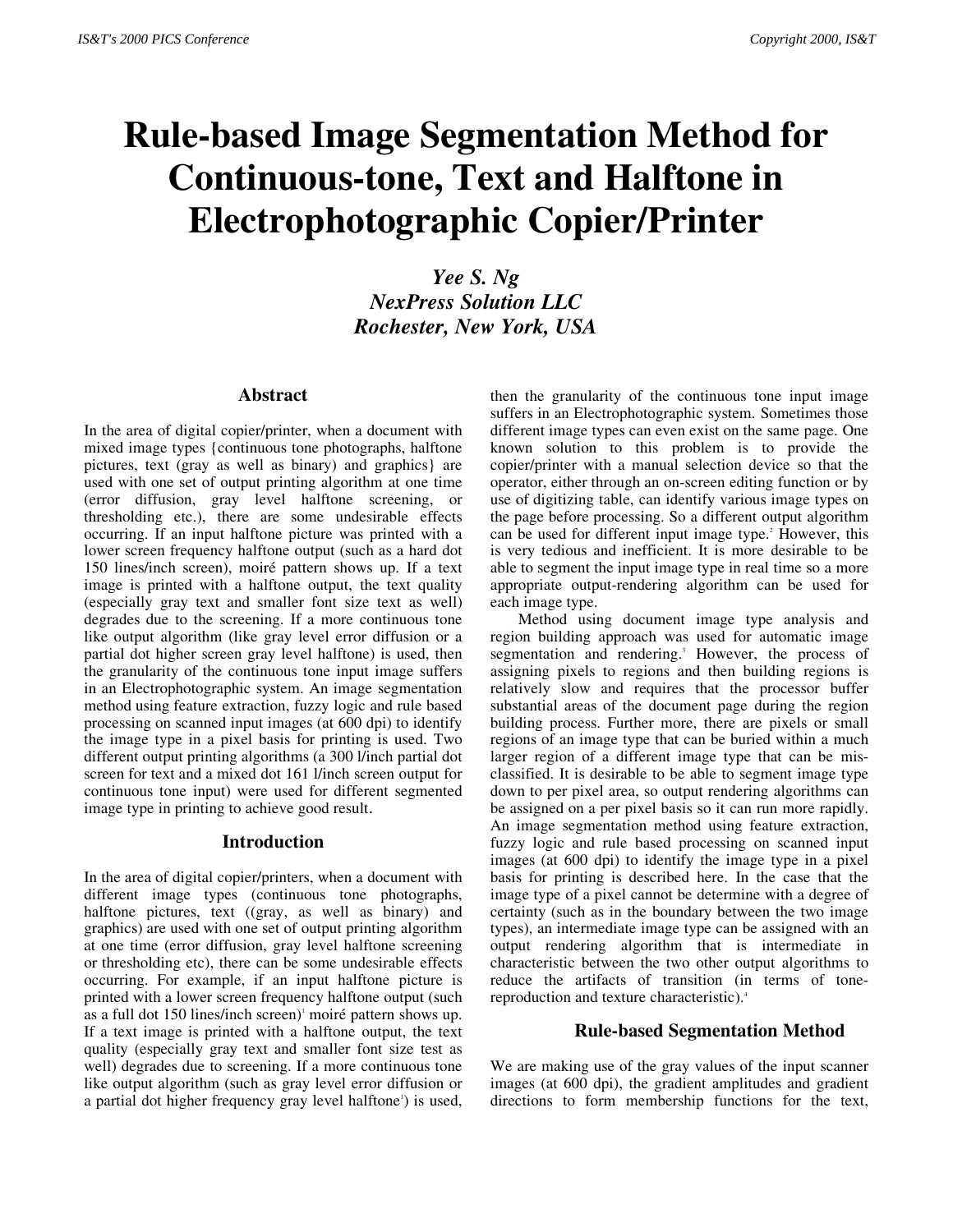continuous-tone and halftone image. The output (fuzzydata value) that the membership function generates then becomes an input to a rule evaluator which compares the fuzzy-data values and if one rule seems to be the dominant explanation for the fuzzy-data value, the input image type will considered to have been determined. This news is then passed on to a defuzzifier and selects a predominant output rendering method as its output (see Figure 1 for detail). In order to make the printing decision more robust towards decision error, some other intermediate rendering algorithms (like those that have an intermediate tonereproduction curve, texture and screening) may be used in cases that are too close to determine. Due to this fuzziness involve in a per pixel bases, one can break up some boundary condition caused by hard switching between image type determination.



*Figure 1. Block Diagram of Rule-based Segmentation Algorithm*

In more detail, the 600 dpi gray level data (8 bits) from the scanner is first stored in a 9 line FIFO line buffer and then a 9x9 window image is used with a magnitudedirection operator to obtain a gradient magnitude (gm), gradient direction (gd) and the value (v) of the current and surrounding pixels in the Gradient Magnitude and Direction Generator (see Figure 1). Only some of the values within the 9x9 matrix are used for the segmentation operation. These values (gm, gd and v) are then passed to the Membership Function Operation.

The membership function determination of image type e.g. continuous-tone, text, halftone is based on an initial assessment of image type. As an example of this membership function determination operation consider the

case of an image data input of text information such as text characters. Usually when the gradient magnitude (gm) of the current pixel is low, the chances or probability (TP1) of being text is relatively low. Conversely when the gm is high, the probability of the current pixel being text is higher. Table 1 provides probability-related value, TP1, of a current pixel, being text based on particular values of gradient magnitudes for the current pixel. The gradient magnitude of the current pixel is referred to as gm[5] and it is at the center of the 9x9 matrix. In Table 1, the values a, b, c, d are indicated and may be used as tunable parameters depending on scanner characteristics (such as sharpness, contrast etc.). In the particular 600 dpi input scanner that we did the experiment on, the values a, b, c and d are set to be 7, 16, 5 and 45 respectively. There are certain starting assumption such as  $b > a$ . Thus, in accordance with Table 1, the probability related value (TP1) of the current pixel being text using gradient magnitude value (gm[5]) criterion is 0 for a current pixel having a gradient magnitude that is  $low$  – for example  $\lt$  or = 'a". If the current pixel's gm[5] is  $>$  or = "b" (that is a much larger value than a), then (TP1) has a higher probability of being text –(in this case, we assume the TP1 value of 1). When gm[5] has a value between "a" and "b", TP1 has a value between 0 and 1 as shown in Table 1. An exception to the above is for gray text when  $\text{gm}[5] < c$ , then the neighborhood 9 pixels' gm within a 3x3 matrix are used to help the assignment of value for TP1. Table 1 also shows a test condition weighting order. In a high-speed parallel process system, all the evaluation can be done at the same time. Also, if two or more of the test conditions are true, the one with the highest weighting order prevails.

| Table 1                                                      |                   |                                                             |  |  |  |
|--------------------------------------------------------------|-------------------|-------------------------------------------------------------|--|--|--|
| <b>Test Condition</b><br>Weighting Order<br>$(1$ is highest) | TP1               | gm[5]                                                       |  |  |  |
| 1                                                            | 2                 | $\text{gm}[5] < c$ and<br>(sum(gm[n] > d)<br>for $n=1$ to 9 |  |  |  |
| $\overline{c}$                                               | 0                 | $\langle a$                                                 |  |  |  |
| 3                                                            |                   | > b                                                         |  |  |  |
| 4                                                            | $(gm[5]-a)/(b-a)$ | $a \leq g m[5] \leq b$                                      |  |  |  |

The membership function generation function also examines each current pixel's probability related value (TP2) with respect to gradient direction (gd). In Table 2, it may be seen that in determining TP2, the gradient direction value for the current pixel, gd[5] is compared with gradient direction values of adjacent pixels, such as gd[3,4,6,7] which are aligned in the line direction of the current pixel. In this case, the probability of being text is higher when a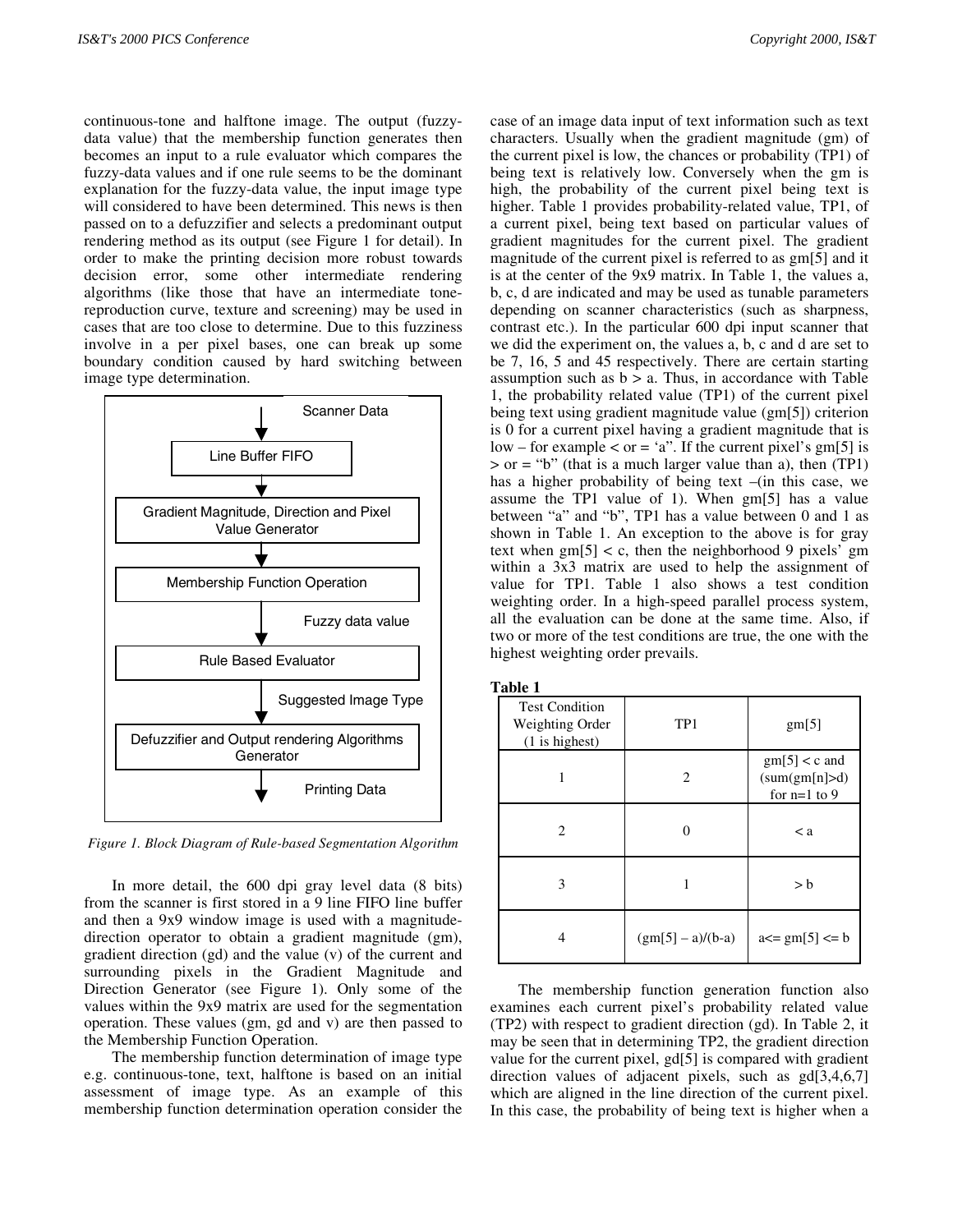larger number of pixels along the line direction of the current pixel has a similar gradient direction. Similar technique using test condition weighting order is used for the assignment for value for TP2 as in TP1.

|  |  | anı<br>16 |  |
|--|--|-----------|--|
|--|--|-----------|--|

| <b>Test Condition</b><br>Weighting Order<br>$(1$ is Highest) | TP2  | gd[5]                                                                                           |  |
|--------------------------------------------------------------|------|-------------------------------------------------------------------------------------------------|--|
|                                                              |      | $gd[5] = gd[6] =$<br>$gd[4] = gd[7] =$<br>$gd[3]$ and<br>$gd[5]$ not = 0                        |  |
| 2                                                            | 0.5  | $gd[5] = gd[6]$<br>$=$ gd[4] and gd[5]<br>$not = 0$ and {gd[5}<br>$=$ gd[3] or gd[5] =<br>gd[7] |  |
| 3                                                            | 0.25 | $gd[5] = gd[6] =$<br>$gd[4]$ and $gd[5]$<br>$not = 0$                                           |  |
| 4                                                            |      | None of the above                                                                               |  |

The same processing apparatus in the Membership Function Operation (MFO) also examines the current pixel for its probability related value of being derived from a halftone content (HP1 based on gm, HP2 based on gd) and a continuous-tone content (CP1 based on gm, CP2 based on gd). In considering the MFO continuous-tone fuzzy-data probability values CP1 and CP2, if the gradient magnitude (gm) for the current pixel is high, the probability that it is of a continuos-tone origin is less (except in a sharp transition situation which will be discussed below), thus reference may be made to Table 3 where CP1 is estimated based on gradient magnitude of the current pixel (gm[5]) as well as its surrounding pixels in a 3x3 matrix. A tunable parameter set of e, f and g are used here. In the particular scanner of choice, the value for e, f and g are set to 9, 5 and 45 respectively.

The MFO for the continuous-tone probability valuation CP2 are based on the fact that if the gradient direction of the current pixel is not changing and its gradient magnitude is small, there is higher chances that the current pixel is continuous-tone, thus Table 4 provides a relationship between the chances that the current pixel is of continuous-tone origin (CP2) using gradient direction values for the current pixel, gd[5]. In the other case condition, we are making use of the gradient direction of the neighboring pixels to gives us an indication of the likelihood that the current pixel is continuous-tone. In Table 4, M is the number of neighboring pixels to the current pixel in the 3x5 gradient direction matrix that have a gradient direction  $(gd) = 0$ . Thus for each neighboring pixel of the current pixel and which neighboring has a

gradient direction of zero, there is added 1/14 points and CP2 equals the sum of these points in the all other cases condition.

| п<br>DI<br>и<br><br>π |
|-----------------------|
|-----------------------|

| анне э                                                            |                 |                                                       |  |  |
|-------------------------------------------------------------------|-----------------|-------------------------------------------------------|--|--|
| <b>Test Condition</b><br>Weighting Order<br>$(1)$ is the highest) | CP <sub>1</sub> | gm[5]                                                 |  |  |
|                                                                   |                 | > e                                                   |  |  |
| 2                                                                 |                 | $\leq$ f and sum<br>$(gm[n] < g)$ for n<br>$= 1$ to 9 |  |  |
|                                                                   | $1 - (gm[5]/e)$ | For all other cases                                   |  |  |

**Table 4**

| <b>Test Condition</b><br>Weighting Order<br>(1 is the Highest) | CP2  | gd[5]             |
|----------------------------------------------------------------|------|-------------------|
|                                                                |      | 0 and $gm[5] = 0$ |
|                                                                | M/14 | All other cases   |

The MFO fuzzy data probability valuations are also made for a halftone membership function content. For the halftone membership function, one makes use of the fact that gradient magnitude, gm are changing and usually tend to be higher values and the gradient direction, gd are usually changing. Thus the halftone MFO probability valuation for the current pixel using magnitude criteria, HP1, and probability valuation using gradient direction criteria, HP2, are provided in the Tables 5 and 6 respectively. In Table 5, the tunable parameter values of h and i for the scanner under test are 12 and 3 respectively. In Table 6, N is the number of neighboring pixels to the current pixel in the 3x5 gradient direction matrix that have a gd not equal to 0 and not equal to gd[5]. Thus for each neighboring pixel that has a gradient direction that is not the same as the current pixel and is non zero; that is the gradient direction is changing rapidly in the region, there is added 1/14 points and HP2 equals the sum of these points.

The respective probability valuations for text, continuous tone and halftone image type are respectively summed. Thus, a text fuzzy data value TP is calculated according to  $TP = TP1 + TP2$ . A continuous-tone fuzzy data value is calculated as  $CP = CP1 + CP2$  and a halftone fuzzy data value is calculated as  $HP = HP1 + HP2$ . These respective fuzzy data values are input to a preliminary Rule-base Evaluator. This Preliminary Rule-base Evaluator examines the respective inputs and generates a numeric assignment value that represents the most likely type of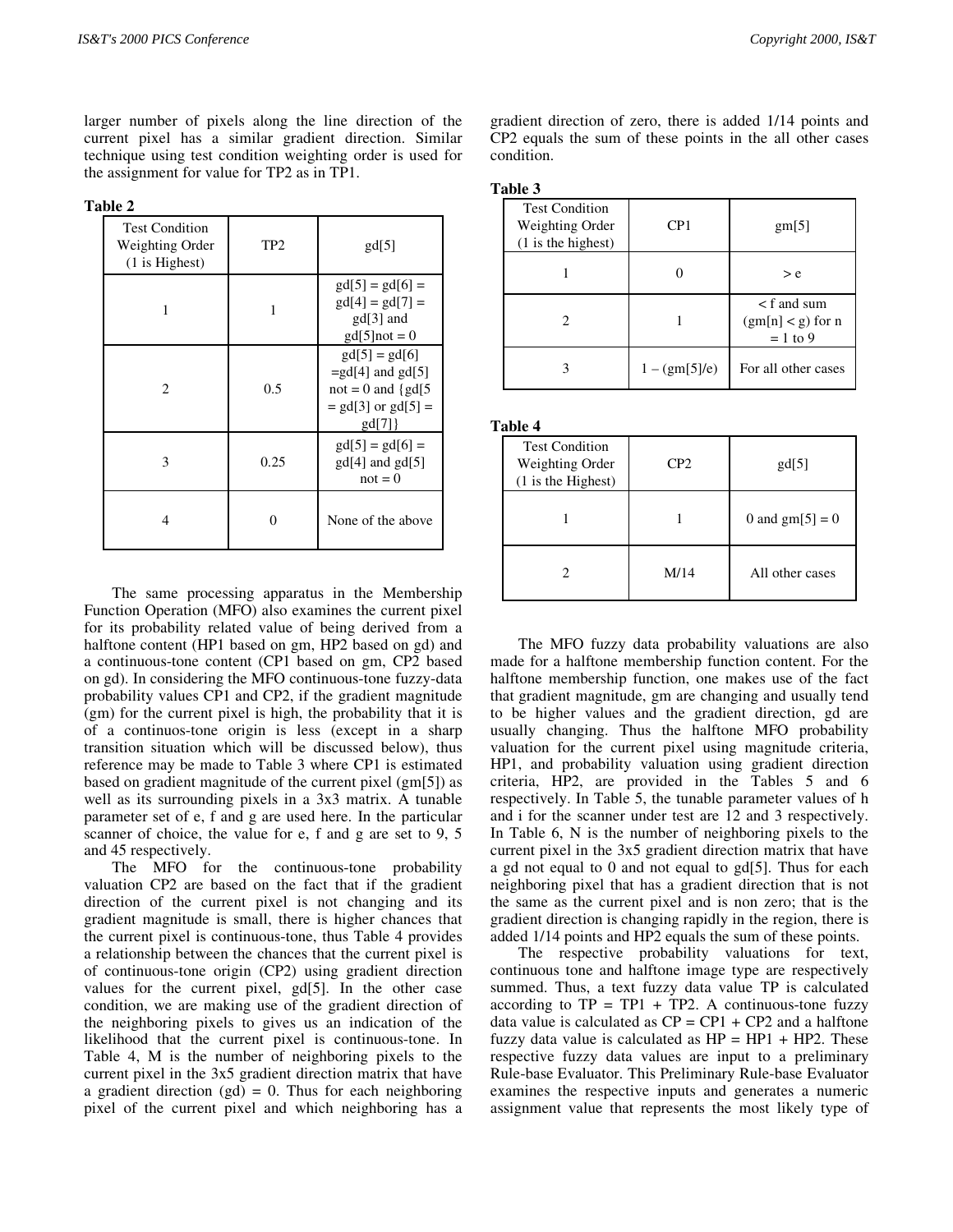assignment to the current pixel: i.e. is it most likely text, halftone or continuous tone origin. Table 7 shows the criteria used in determining the numerical assignments.

**Table 5**

| <b>Test Condition</b><br>Weighting Order<br>$(1$ is highest) | HP <sub>1</sub>   | gm[5]                 |
|--------------------------------------------------------------|-------------------|-----------------------|
|                                                              |                   | > h                   |
|                                                              |                   | $\overline{<}$ i      |
|                                                              | $(gm[5]-i)/(h-i)$ | $i < =$ gm[5] $\le$ h |

**Tab**l**e 6**

| HP2  | gd[5] |
|------|-------|
| N/14 | N/A   |

**Table 7**

| Test<br>Condition<br>Weighting<br>Order<br>Assignment<br>$(1$ is highest) | Membership<br>Function | Criteria<br>Investigated             | Preliminary<br>Numerical |
|---------------------------------------------------------------------------|------------------------|--------------------------------------|--------------------------|
| 3                                                                         | Text                   | $TP > HP$ and<br>TP > CP             | 0                        |
| 1                                                                         | Continuous-<br>tone    | $CP$ > TP and<br>CP<br>$(HP + 0.25)$ |                          |
| $\mathfrak{D}$                                                            | Halftone               | HP<br>$(CP + 0.25)$<br>and $HP > TP$ | 2                        |
|                                                                           | Indeterminate          | None of the<br>above applies         | 3                        |

For those current pixels that when investigate in accordance with the above criteria and do not fall within the specific criteria conditions, these pixels are considered indeterminate cases. The numerical assignments are then output to a buffer that stores the numerical assignment of the current pixel and the assignments from seven neighboring pixels on the previous line and three pixels on the current line to help further determine in the case of a current pixel receiving an "indeterminate" rating whether the current pixel belongs to text, continuous-tone or halftone. Such further determination for the current pixel can be done according to criteria in Table 8. In Table 8, a tunable parameter "j" which, for example, may be  $j = 2$  is compared with a number "n" of neighboring pixels stored in the buffer that have numerical assignments indicating they have been determined to be a halftone pixel. The final numerical assignments from the Rule-base Evaluator represent a decision regarding a determined rendering algorithm for the current pixel. This decision is output to the Defuzzifier and Output Rendering Algorithms Generator.

| anı<br>ı<br>c |  |
|---------------|--|
|               |  |

| 1 avie o                                                                       |                                                                                                                                                                                                                                                                                   |                        |
|--------------------------------------------------------------------------------|-----------------------------------------------------------------------------------------------------------------------------------------------------------------------------------------------------------------------------------------------------------------------------------|------------------------|
| <b>Test</b><br>Condition<br>Weighting<br>Order (1 is<br>highest)<br>Assignment | Indeterminate Case                                                                                                                                                                                                                                                                | Final<br>Numerical     |
| $\overline{4}$                                                                 | 1. Most neighboring pixels have<br>continuous-tone assignment                                                                                                                                                                                                                     | 1 (continuous<br>tone) |
| 1                                                                              | 2. $n \geq i$                                                                                                                                                                                                                                                                     |                        |
| $\overline{c}$                                                                 | 3. Most neighboring pixels have<br>text assignment but there are<br>indeterminate pixels or<br>continuous tone pixels around<br>the line direction of current pixel<br>and image data values along a<br>direction perpendicular to the<br>line direction indicates low<br>density | 1 (continuous<br>tone) |
| 3                                                                              | 4. Most neighboring pixels have<br>text assignment                                                                                                                                                                                                                                | $0$ (text)             |
| 5                                                                              | 5. None of the above                                                                                                                                                                                                                                                              | 3<br>(indeterminate)   |

In rendering each pixel, the rendering block has inputs for receiving a signal of the input image density of the current pixel and a signal representing a final numerical assignment (suggested image type) from the Rule-base Evaluator. The input density will be screened with multiple screening algorithms at the same time, but the suggested image signal from the Rule-base Evaluator would determine which screening algorithm output would be sent for printing. A preferred rendering algorithm for continuous-tone image type printing by electrophotographic process is selected to be a medium screen frequency mixed mode dot screen and a tone reproduction curve characteristic for picture and low granularity. A current pixel indicated to be text might be processed using an algorithm more suitable for text such as a higher frequency partial dot screen with a tone reproduction curve suitable for text printing. A current pixel determined to be halftone is preferably rendered with a rendering algorithm chosen to reduce moiré patterns. Such pixels may be processed with multiple level error diffusion or a high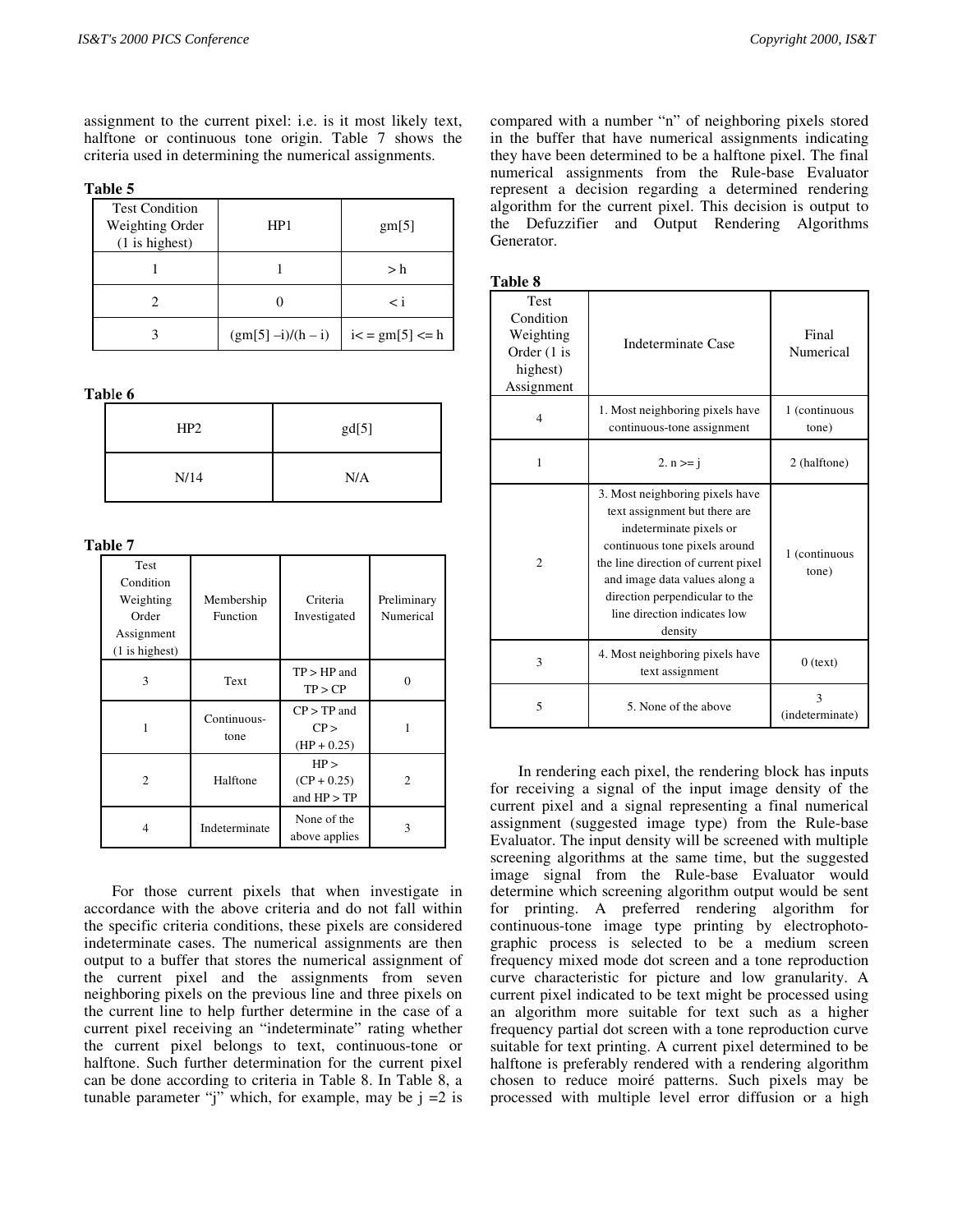screen frequency partial dot screen with a tone reproduction curve suited for halftone. For those pixels that remain indeterminate, a rendering algorithm is provided that includes a tone reproduction curve (TRC) intermediate that of the TRC for text and halftone. Such rendering algorithm may include error diffusion or a high frequency screen with texture compatible with the intermediate frequency mixed dot screen. This blending in when the fuzziness of the system cannot tell which image type to assign to the current pixel provides robustness and provide a distinct advantage in the use of fuzzy logic in an image segmentation system.

#### **Experimental Result**

Input test image using a continuous-tone and a screened Kodak SR37 step tablet (on the same page) was used as a training input for parameter tuning (the parameters for this scanner have been discussed in previous pages) with a 600 dpi input scanner. Two output algorithms were finally chosen – a 161 lines/inch mixed dot halftone for continuous tone pictures (with a TRC suitable for picture), and a 300 lines/inch partial dot halftone for text (with a TRC suitable for text) and halftone (with a TRC suitable for halftone). It turns out the texture of the 300 lines/inch screen blends in very well with the 161 lines/inch screen, so the indeterminate case can just use the 300 line screen with a halftone TRC with satisfactory result. The output prints indicates significant moiré reduction of the input screened SR37 step tablet area compared with just using a 161 mixed dot halftone on the test page. At the same time, the continuous tone SR37 area indicates lower granularity compared with using a 300-line partial dot screen on the image alone. In the text region of the input images, better text reproduction is observed on the print.



This algorithm is then verified with a variety of input image types (continuous tone pictures, halftone pictures, text/graphics [including gray text]) with good results. Picture 1 shows the SR37 input test target (the top SR37 step tablet is halftoned and the bottom step tablet is continuous toned). Picture 2 shows the test target after it has been halftoned with a 161 lines/inch mixed dot screen. The moiré pattern shows up at the region with the halftoned input step tablet. The continuous toned step tablet region looks fine. Picture 3 show the test target after the image has been segmented using this method, so a 161 lines/inch mixed dot screen is used in the continuous toned input area and a 300 lines/inch partial dot screen is used in the halftoned input area. Moiré on the halftone input region has been significantly reduced and the granularity of the continuous toned input region is very similar to that of Picture 2.



*Picture 4. Gray Text Input Target*

In Picture 4, we show a test target with a mixture of gray text and continuous toned circles of different densities that we use as an input test target. After the image has been scanned in, we processed the image in a traditional screening mode with a 161 lines/inch mixed mode screen and printed out the image in a 600 dpi multiple level printer. A magnified portion of the printed gray text is shown here in Picture 5. As one can see that traditional screening has degraded the text. In the same figure, we also show the magnified image of a printed circular dot (original is a continuous tone circular dot). The screened and printed output shows lower granularity on that dot than if 300 lines/inch partial dot is used to print that portion. In Picture 6, we are using the segmentation algorithm discussed here to process the image. A magnified portion of the printed gray text and continuous tone circular dot is shown in Figure 6. As one can see that the gray text shows less degradation. The edge of the circular dot is also smoother since a higher screen frequency halftone is used to reproduce the edge, but the low granularity of the interior of the dot is also preserved with the lower screen frequency halftone.